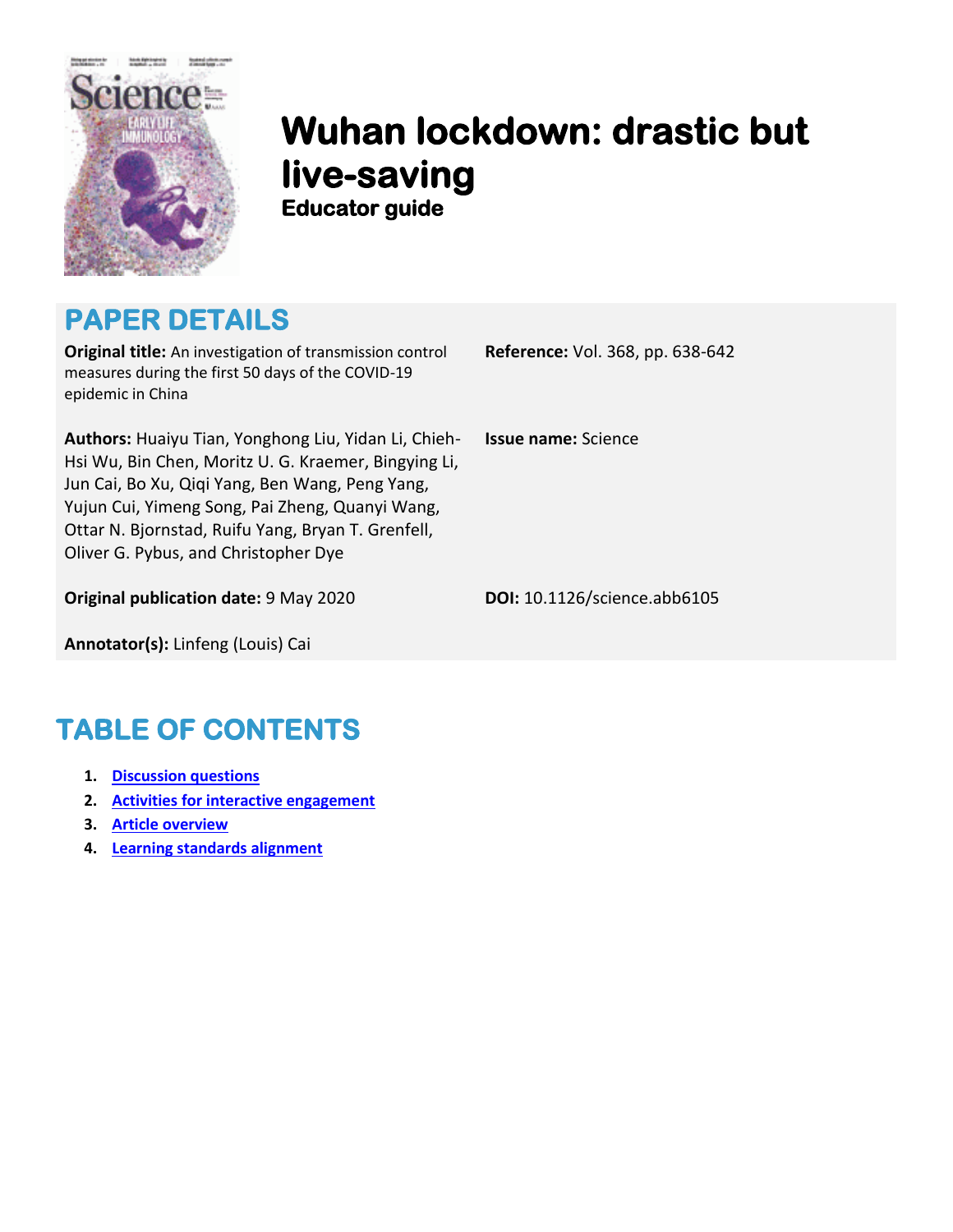### **Science in the Classroom MAAS**

# **DISCUSSION QUESTIONS**

- 1. Are human mobility control measures essential to bringing the outbreak of an infectious disease to an end? What criteria should we take for evaluating a control measure? What other [confounding] factors, besides those studied by the authors might have been responsible for controlling the spread of Covid-19 in China?
- 2. What control measures have the authors studied for their effectiveness in combating COVID-19? Can all measures taken be studied through correlational studies like the present one?
- 3. What did the authors do to investigate the effectiveness of Wuhan lockdown in delaying the spread of COVID-19? What tools did they use to demonstrate that their results are statistically significant?
- 4. What methods did the authors use to study the effectiveness of control measures? How was the statistical significance of the results shown?
- 5. What would be reason for the slow spread of COVID-19 across China in the first two weeks after its first report in Wuhan, especially considering the quickly rising number of cities reporting cases after this period?
- 6. Consider the SEIR epidemic model used for this study, why did the author choose this model for the simulation? How close are the results derived using the model to the reality of COVID-19?
- 7. Could the Wuhan lockdown or the control measures implemented throughout China alone overturn the growth of COVID-19? What would be the contributions for each of the two?
- 8. China has kept Covid-19 at very low levels since, even as new and more transmissible variants emerged especially the Delta variant. Can a "zero covid" policy be sustained, or will China need an exit strategy from this – from zero covid to low covid -- and "learn to live with the virus"? What about in New Zealand?

#### **LEARNING STANDARDS**

**Cause and effect SP3**

**Cause and effect RST.9-10.2 RST.11-12.2**

### **SEP5**

**RST.9-10.6 & RST.11-12.6 DAT-1.B & DAT-1.D UNC-4.S, UNC-4.AC, & UNC-4.AG VC2 NS1**

**SEP5 RST.9-10.6 & RST.11-12.6 DAT-1.B & DAT-1.D UNC-4.S, UNC-4.AC, & UNC-4.AG VC2 NS1**

**RST.9-10.9 RST.11-12.9**

**SEP2 RST.9-10.9 RST.11-12.9 SP1 NS4**

**SEP4 Cause and effect RST.9-10.5 RST.11-12.5 SP5**

**SEP4 SEP7 Cause and effect**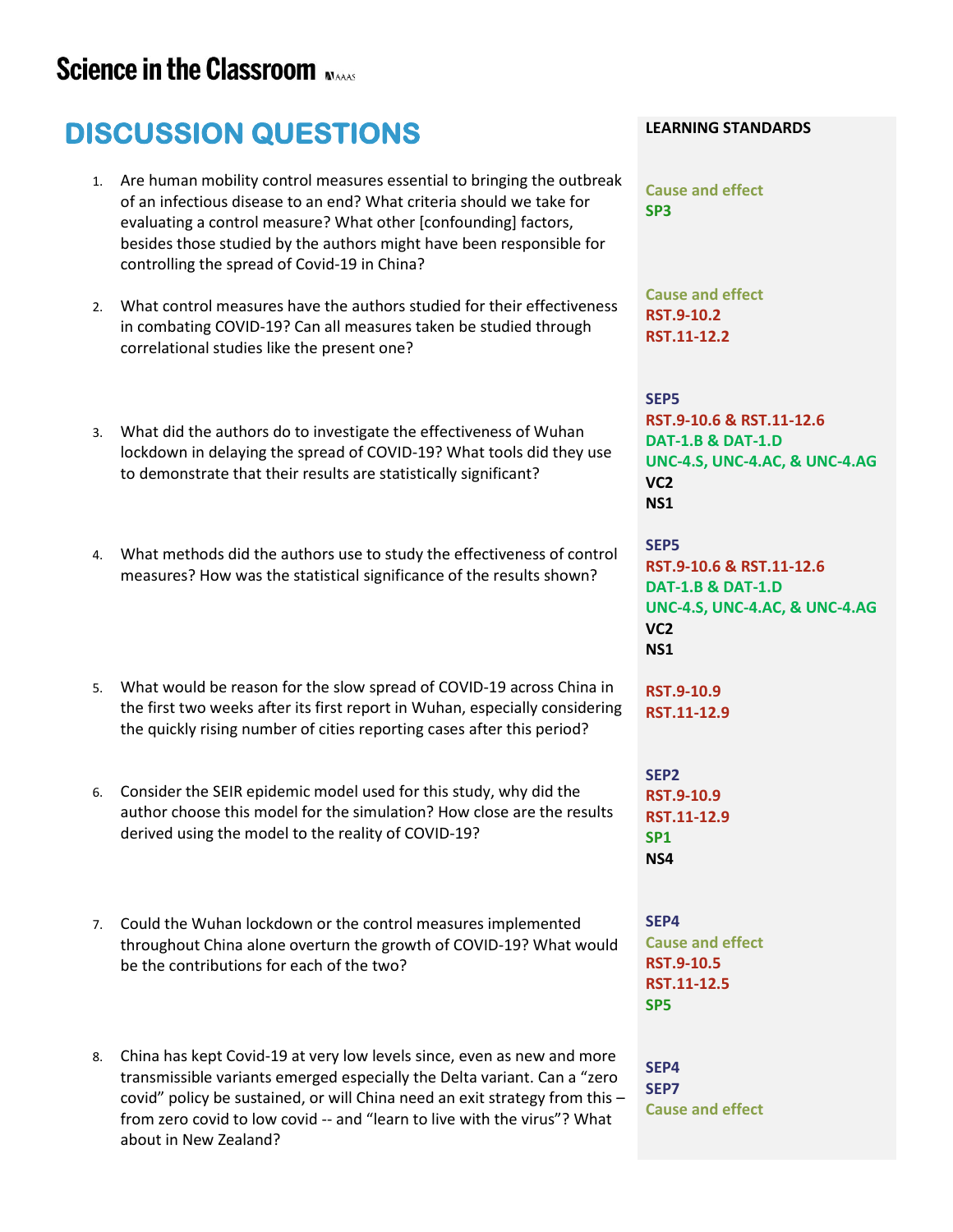### **Science in the Classroom MAAS**

## **ACTIVITIES FOR INTERACTIVE ENGAGEMENT**

#### **Science in the news**

Students explore news stories in the Related Resources tab and evaluate the stories for tone, accuracy, missing information, etc. They may then write their own news stories on the article.

#### **Drawing a timeline**

Students draw a timeline for control measures against COVID-19 taken in their countries along with the trend of the case number. With this timeline, they are encouraged to identify potentially effective measures and then design and conduct level-appropriate research to investigate the effectiveness.

### **Searching for other researchers**

Students search for similar studies on effective control measures against COVID-19 in the context of other countries, synthesize the findings, identify widely recognized effective measures and try to explain any consistency or discrepancy they will have found.

Two companion articles:

- M. U. G. Kraemer et al., *Science* 10.1126/science.abb4218 (2020).
- M Zeller et al., *Cell* 10.1016/j.cell.2021.07.030 (2021).

#### **LEARNING STANDARDS**

| <b>RST.9-10.5</b> |
|-------------------|
| RST.11-12.5       |
| <b>RST.9-10.6</b> |
| RST.11-12.6       |
| <b>RST.9-10.8</b> |
| RST.11-12.8       |

| RST.11-12.8 |
|-------------|
|             |
|             |
|             |
|             |
|             |
|             |

**SEP4 EK4.A.5 Cause and effect SP5**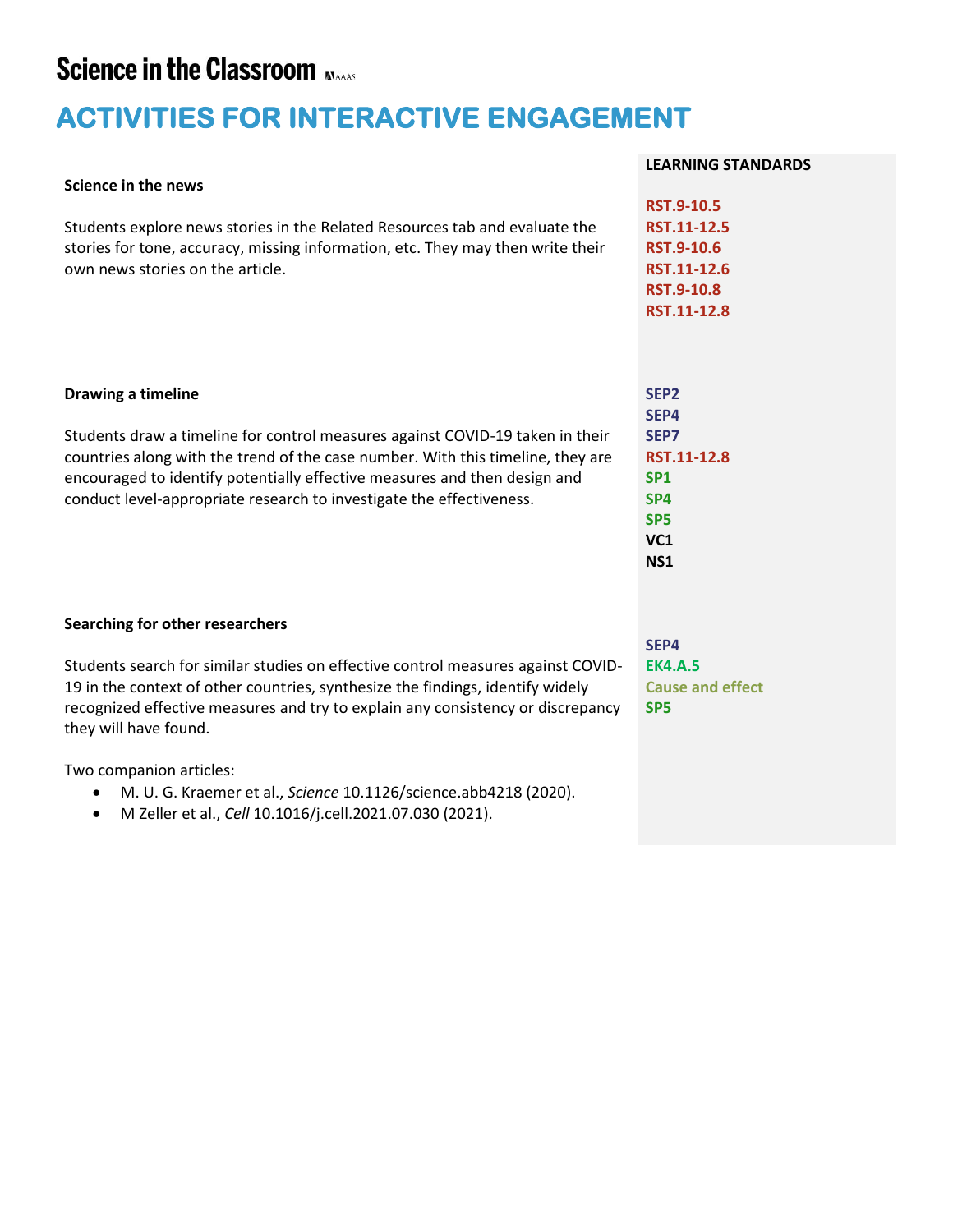## **Science in the Classroom Nave**

### **ARTICLE OVERVIEW**

### **Article summary (recommended for educator use only)**

This study aims to reveal the impacts of the Wuhan travel ban and public health responses in China during the early stage of the COVID-19 outbreak, which overlapped with the 2020 Spring Festival holiday. Cities implemented the highest state of emergency (Level 1) with hopes to prevent and control COVID-19 transmission. The authors performed regression analysis using case reports, human movement data, and the timeline of activating interventions. They found that the efficient blocking of human flow into and out of Wuhan, the city that reported the first case, delayed the arrival of COVID-19 at other cities of China by 2.91 days. The further growth of this epidemic was hampered by other transmission prevention measures, particularly suspending intracity public transport, closing entertainment venues, and disallowing gathers which showed statistically significant correlations with the reduction in case numbers. Further reduction in the case number has also been seen by cities that responded earlier. The synergetic effect of the Wuhan travel ban and other preemptive interventions was suggested as key to overturning the epidemic in China. However, contributions from other unstudied factors cannot be excluded.

### **Importance of this research**

The last year and a half have been deeply disturbed by the surging and resurgence of COVID-19 worldwide, with millions of lives taken. In the early stage of the outbreak, China imposed stringent and swift measures to stop the spreading of this infectious disease — banning travels from or to Wuhan, where cases were firstly reported, suspending transportation, closing entertainment venues, and requesting social distancing. Despite these actions' well-perceived and evident effectiveness, their contribution to combating COVID-19 has not been investigated. This study aims at fitting the gap with quantitative correlational analysis.

The importance of restricting human mobility has been demonstrated in a collection of works on the previous waves of emerging infectious diseases. Studying the power of such measures is essential for countries to make informed decisions in response to the emergence of more contagious variants and unseen epidemics in the future.

Correlational in nature, this study can only investigate the interventions taken differently, either spatially or temporally; other actions that have been introduced simultaneously across China are thus out of the scope of this study. Contributions by those elements are worthwhile to be further studied. This study also concentrates on China, the country that was struck firstly by this epidemic. The effectiveness of the measures needs to be examined in other countries before a generalized conclusion can be drawn.

### **Experimental methods**

- Comparison of travel data from Wuhan during the spring festival in three years. To demonstrate the effectiveness of the Wuhan travel ban in stopping the human outflow from the city.
- Correlational analysis between the number of confirmed cases reported in other regions of China and the inflow of people from Wuhan before the travel ban was implemented, with other geometric factors considered: to examine the necessity of restraining human mobility from infected regions.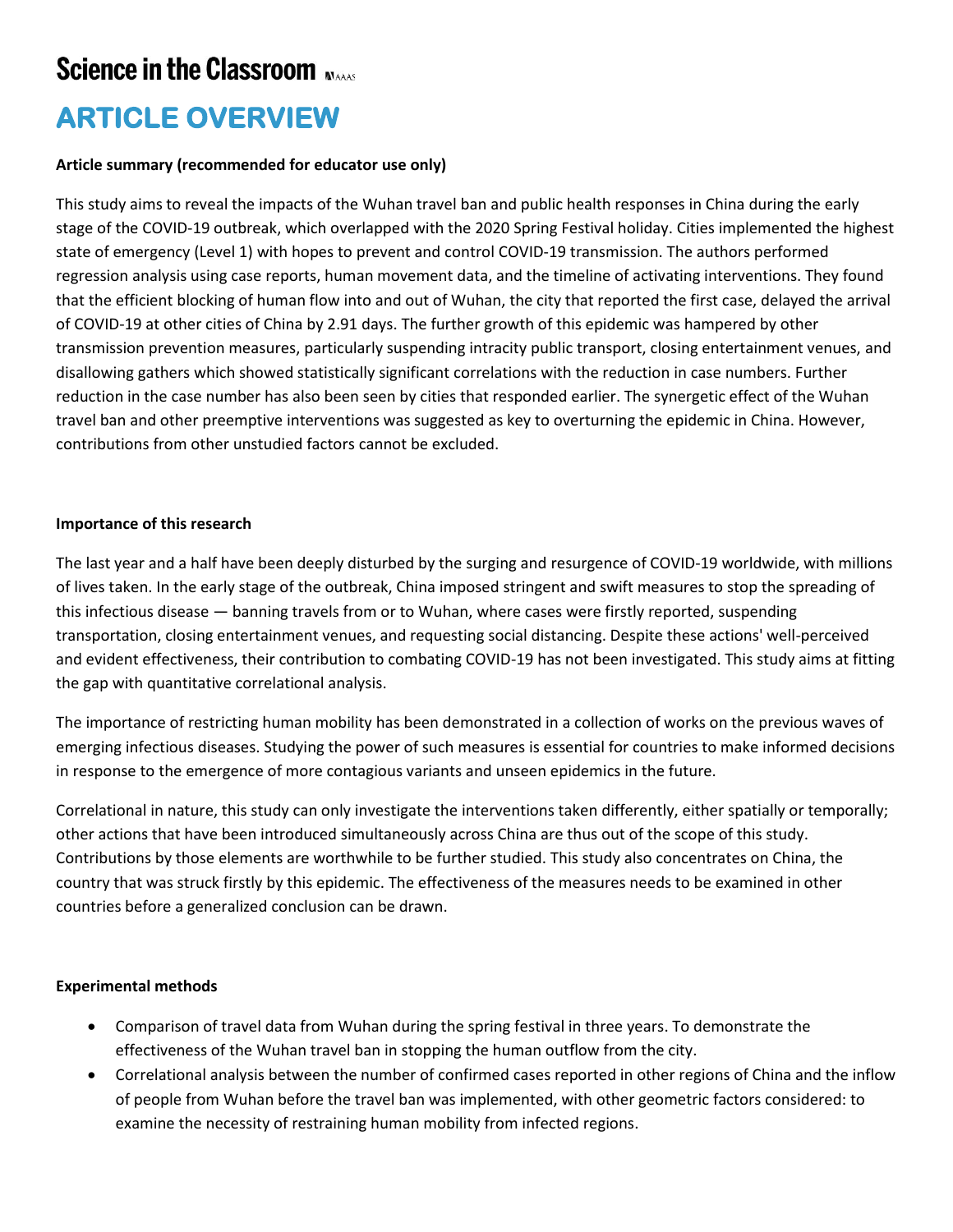## **Science in the Classroom MAAAS**

- Linear regressions: (1) with the arrival time of COVID-19 in other cities as the dependent variable and the shutdown of Wuhan as one of the independent variables along with other factors considered: to study the effect of Wuhan lockdown on delaying the spreading of COVID-19; (2) with the arrival time of COVID-19 as the dependent variable and the implementation of different interventions along with the timing of introduction as independent variables: to investigate the associations between control measures and the spreading of COVID-19.
- Epidemic modeling: (1) to study changes in the basic reproduction rate due to the implementation of different interventions; (2) to uncover the effectiveness of the Level 1 responses and Wuhan travel ban, introduced either separately or concurrently, by simulating the projected growth pattern of COVID-19.
- Could not do a "controlled experiment" during a real epidemic, relied on the analysis of routine data to draw inferences.

### **Conclusions**

- The Wuhan travel ban slowed the breakout of COVID-19 in other cities by 2.91 days, which bought time for action in urban centers across China.
- The transmission control measures impeded the fast spreading of COVID-19, and earlier implementations by some cities resulted in a further 33% reduction in the number of laboratory-confirmed cases.
- Both the Wuhan travel ban and the Level 1 responses were critical to the earlier overturn of the epidemic and the lower peak number, resulting in 96% fewer cases than the projected situation with no control. China showed that it was possible to stop SARS Cov-2 transmission with forceful ("drastic") interventions.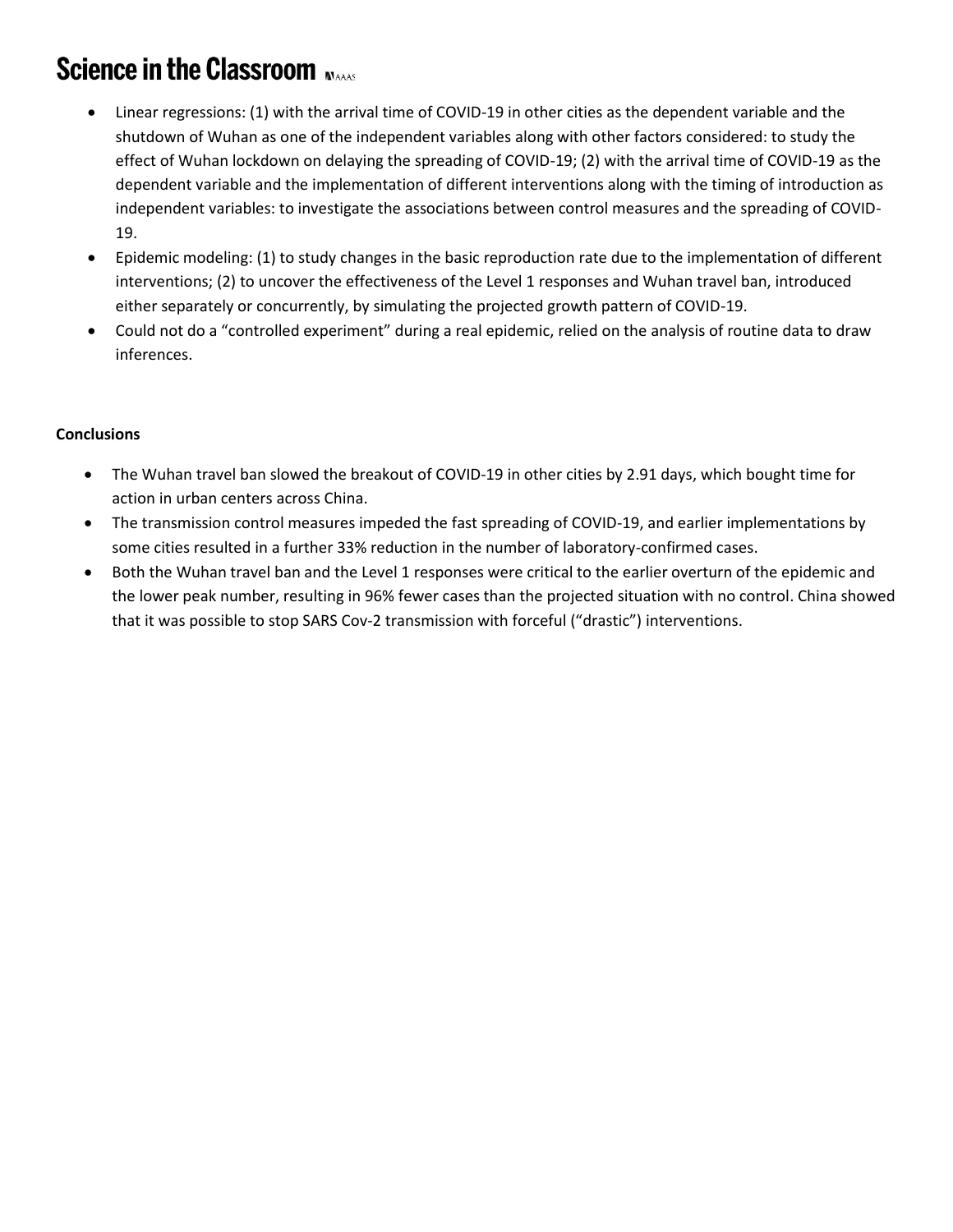### **Science in the Classroom MAAS**

## • **LEARNING STANDARDS ALIGNMENT**

The following tables provide an overview of the learning standards covered by this article, including the A Framework for K-12 Science Education (Framework), Common Core State Standards English Language Arts-Literacy (CCSS ELA), Common Core State Standards Statistics and Probability (CCSS HSS), AP Science Practices, and Vision and Change for Undergraduate Education. Where applicable, activities and information will be marked with specific standards to which they are linked.

| A Framework for K-12 Science Education                                                                                                                                                                                                                                                                                                                                                                                                                                                                                                                            |                                                                                                                                                                                                                                                                                                                     |                                                                                                                                                                                                                                                                                                                                                                                                                                    |  |  |
|-------------------------------------------------------------------------------------------------------------------------------------------------------------------------------------------------------------------------------------------------------------------------------------------------------------------------------------------------------------------------------------------------------------------------------------------------------------------------------------------------------------------------------------------------------------------|---------------------------------------------------------------------------------------------------------------------------------------------------------------------------------------------------------------------------------------------------------------------------------------------------------------------|------------------------------------------------------------------------------------------------------------------------------------------------------------------------------------------------------------------------------------------------------------------------------------------------------------------------------------------------------------------------------------------------------------------------------------|--|--|
| <b>Science and Engineering Practices</b>                                                                                                                                                                                                                                                                                                                                                                                                                                                                                                                          | <b>Disciplinary Core Ideas</b>                                                                                                                                                                                                                                                                                      | <b>Crosscutting Concepts</b>                                                                                                                                                                                                                                                                                                                                                                                                       |  |  |
| <b>Developing and Using Models (SEP2)</b><br>Construct models to represent an existing<br>system, use models to explain phenomena<br>and make predictions, refine models based on<br>the difference between the predictions and<br>real-world observations, and acknowledge<br>the assumptions and limitations of the<br>present model.<br><b>Analyzing and Interpreting (SEP4)</b><br>Organize and interpret data through proper<br>presentations, analyze data systematically for<br>patterns, and evaluate the strength of<br>conclusions drawn from the data. | <b>ETS2.A Interdependence of Science,</b><br><b>Engineering, and Technology</b><br>Technological advancements allow scientists<br>to investigate the world from multiple facets.<br>Scientific findings enable further development<br>of technology. Both science and technology<br>have marked impacts on society. | <b>Cause and Effect</b><br>Differentiate causations and correlations,<br>propose mechanisms and explanations for<br>how one event leads to another, and verify<br>such claims with empirical evidence when<br>experiments are possible and ethical.<br><b>Systems and System Models</b><br>Define a system with appropriate boundaries<br>for the study and develop models to describe<br>and/or predict the behavior of a system. |  |  |
| <b>Using mathematics and</b><br><b>Computational Thinking (SEP5)</b><br>Translate relationships into mathematical<br>expressions for modeling, conduct<br>computational simulations based on<br>mathematical models, and compare results<br>from simulations with the 'real world'.<br><b>Engaging in Argument from Evidence</b><br>(SEP7)<br>Construct an argument to explain how data<br>support a claim, recognize the weakness of<br>the argument, as well as acknowledge and/or<br>rule out other interfering factors.                                       |                                                                                                                                                                                                                                                                                                                     |                                                                                                                                                                                                                                                                                                                                                                                                                                    |  |  |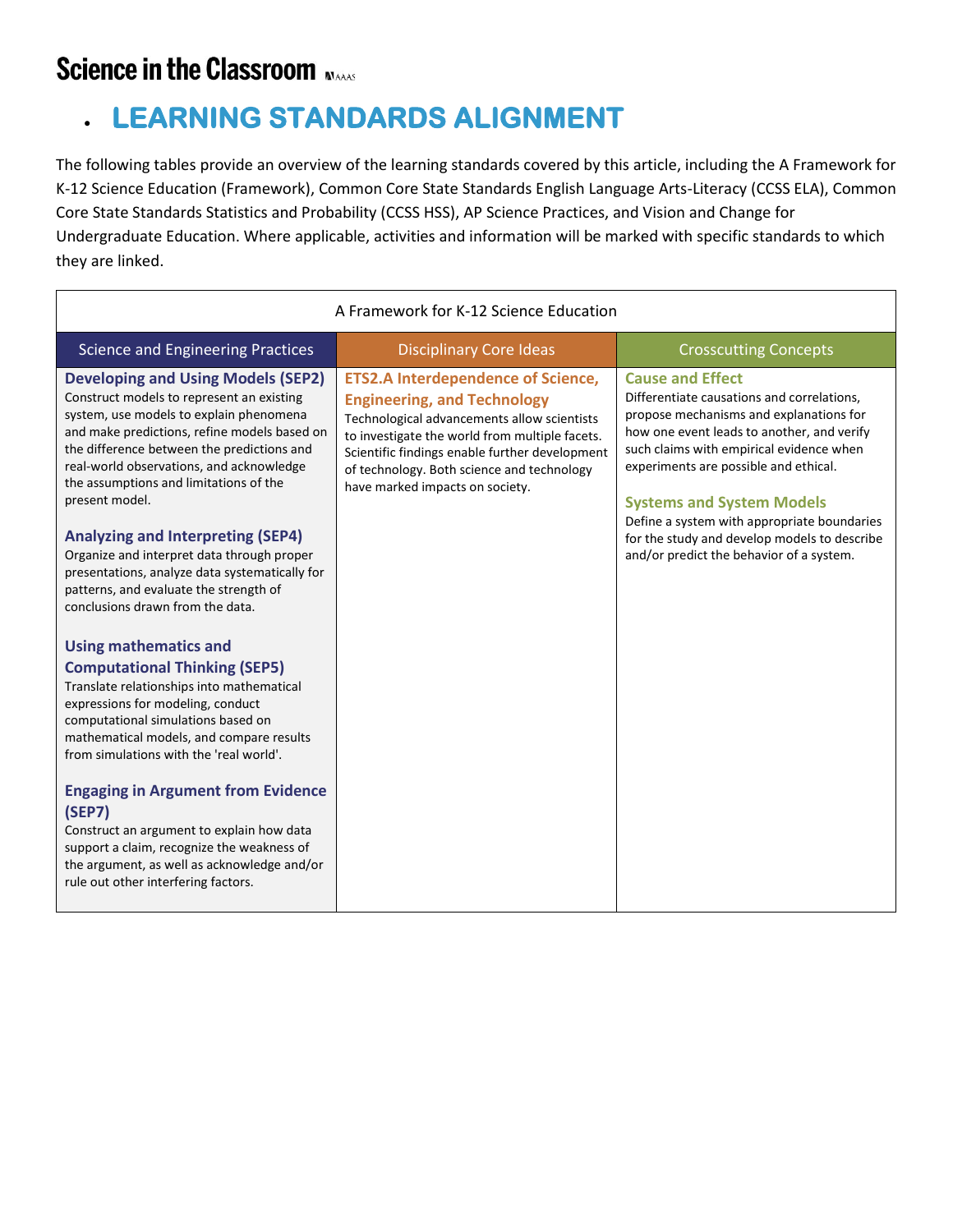# **Science in the Classroom NAAAS**

| Common Core State Standards English Language Arts-Literacy                                                                                                                                                                                               |                                                                                                                                                                                                                                                                                                                                                                                                               |                                                                                                                                                                                                                                                                |  |  |
|----------------------------------------------------------------------------------------------------------------------------------------------------------------------------------------------------------------------------------------------------------|---------------------------------------------------------------------------------------------------------------------------------------------------------------------------------------------------------------------------------------------------------------------------------------------------------------------------------------------------------------------------------------------------------------|----------------------------------------------------------------------------------------------------------------------------------------------------------------------------------------------------------------------------------------------------------------|--|--|
| Key Ideas and Details                                                                                                                                                                                                                                    | <b>Craft and Structure</b>                                                                                                                                                                                                                                                                                                                                                                                    | Integration of Knowledge and Ideas                                                                                                                                                                                                                             |  |  |
| <b>RST.9-10.1</b><br>Cite specific textual evidence to support<br>analysis of science and technical texts,<br>attending to the precise details of<br>explanations or descriptions.<br><b>RST.9-10.2</b><br>Determine the central ideas or conclusions of | <b>RST.9-10.4</b><br>RST.9-10.4 Determine the meaning of symbols,<br>key terms, and other domain-specific words<br>and phrases as they are used in a specific<br>scientific or technical context relevant to<br>grades 9-10 texts and topics.<br><b>RST.9-10.5</b>                                                                                                                                            | <b>RST.9-10.8</b><br>Assess the extent to which the reasoning and<br>evidence in a text support the author's claim<br>or a recommendation for solving a scientific<br>or technical problem.<br><b>RST.9-10.9</b><br>Compare and contrast findings presented in |  |  |
| a text; trace the text's explanation or<br>depiction of a complex process, phenomenon,<br>or concept; provide an accurate summary of<br>the text.                                                                                                        | Analyze the structure of the relationships<br>among concepts in a text, including<br>relationships among key terms (e.g., force,<br>friction, reaction force, energy).                                                                                                                                                                                                                                        | a text to those from other sources (including<br>their own experiments), noting when the<br>findings support or contradict previous<br>explanations or accounts.                                                                                               |  |  |
| RST.11-12.1<br>Cite specific textual evidence to support<br>analysis of science and technical texts,<br>attending to important distinctions the author<br>makes and to any gaps or inconsistencies in<br>the account.                                    | <b>RST.9-10.6</b><br>Analyze the author's purpose in providing an<br>explanation, describing a procedure, or<br>discussing an experiment in a text, defining<br>the question the author seeks to address.                                                                                                                                                                                                     | RST.11-12.8<br>Evaluate the hypotheses, data, analyses, and<br>conclusions in a science or technical text,<br>verifying the data when possible and<br>corroborating or challenging conclusions<br>with other sources of information.                           |  |  |
| RST.11-12.2<br>Determine the central ideas or conclusions of<br>a text; summarize complex concepts,<br>processes, or information presented in a text<br>by paraphrasing them in simpler but still<br>accurate terms.                                     | RST.11-12.4<br>Determine the meaning of symbols, key terms,<br>and other domain-specific words and phrases<br>as they are used in a specific scientific or<br>technical context relevant to grades 11-12<br>texts and topics.<br><b>RST.11-12.5</b><br>Analyze how the text structures information or<br>ideas into categories or hierarchies,<br>demonstrating understanding of the<br>information or ideas. | RST.11-12.9<br>Synthesize information from a range of<br>sources (e.g., texts, experiments,<br>simulations) into a coherent understanding<br>of a process, phenomenon, or concept,<br>resolving conflicting information when<br>possible.                      |  |  |
|                                                                                                                                                                                                                                                          | RST.11-12.6<br>Analyze the author's purpose in providing an<br>explanation, describing a procedure, or<br>discussing an experiment in a text, identifying<br>important issues that remain unresolved.                                                                                                                                                                                                         |                                                                                                                                                                                                                                                                |  |  |